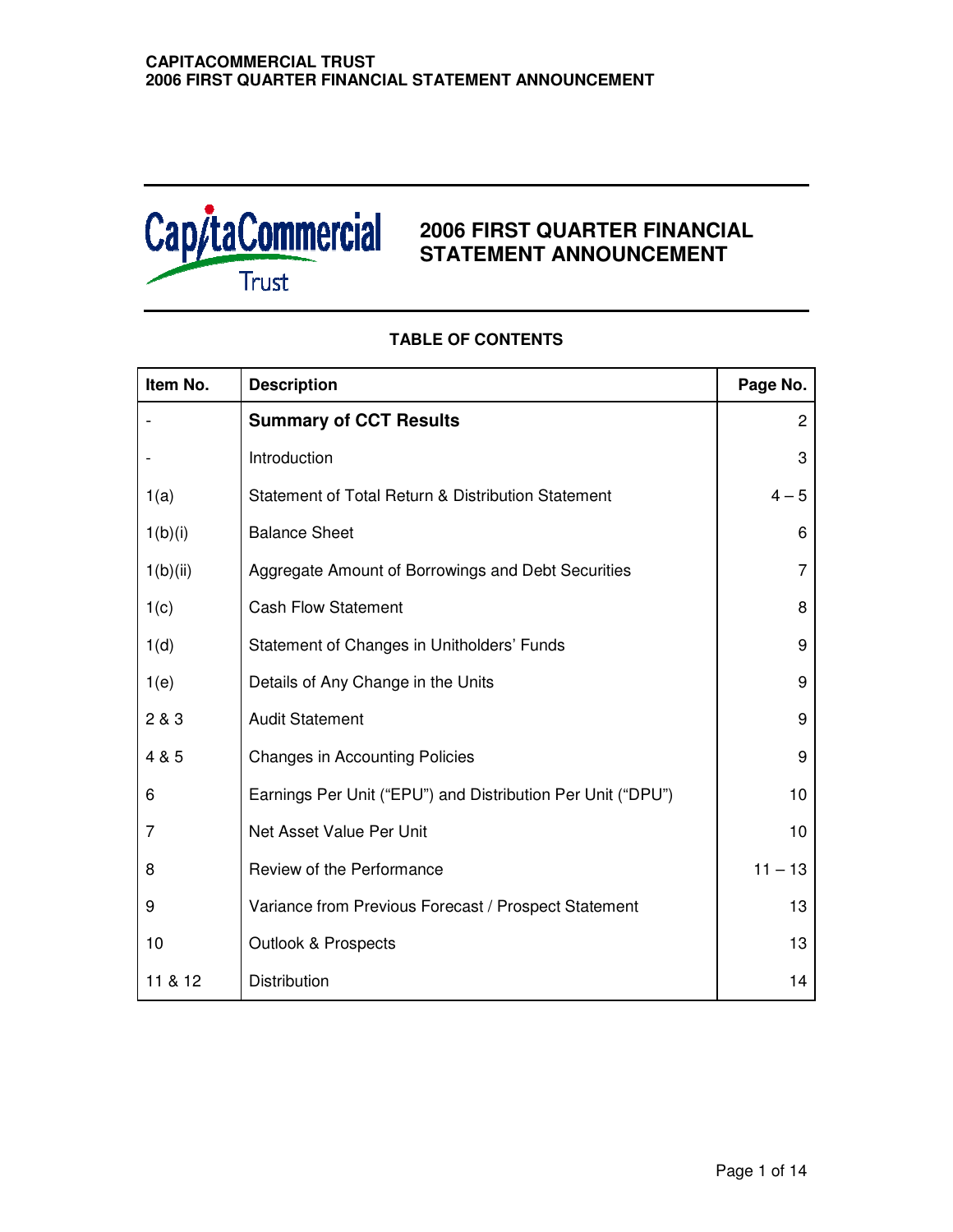# **SUMMARY OF CCT RESULTS**

|                                                                         | 1Q 2006                  | 1Q 2005                  | Variance       |                                |
|-------------------------------------------------------------------------|--------------------------|--------------------------|----------------|--------------------------------|
|                                                                         | <b>Actual</b><br>S\$'000 | <b>Actual</b><br>S\$'000 |                | Favourable /<br>(Unfavourable) |
|                                                                         |                          |                          | S\$'000        | %                              |
| Gross Revenue                                                           | 29,665                   | 27,441                   | 2,224          | 8                              |
| Net Property Income                                                     | 21,827                   | 19,865                   | 1,962          | 10                             |
| Net Income                                                              | 18,361                   | 14,031                   | 4,330          | 31                             |
| Taxable Income                                                          | 15,394                   | 14,039                   | 1,355          | 10                             |
| <b>Distributable Income</b>                                             | 15,394                   | 13,337                   | 2,057          | 15                             |
| <b>Distribution Per Unit (cents)</b><br>For period<br><b>Annualised</b> | 1.72c<br>6.97c           | 1.59c<br>6.45c           | 0.13c<br>0.52c | 8<br>8                         |

Footnotes

(1) The distributable income to unitholders is based on 95% of the taxable income available for distribution to unitholders for the period 1 January 2005 to 30 June 2005 and 100% of the taxable income available for distribution to unitholders from 1 July 2005.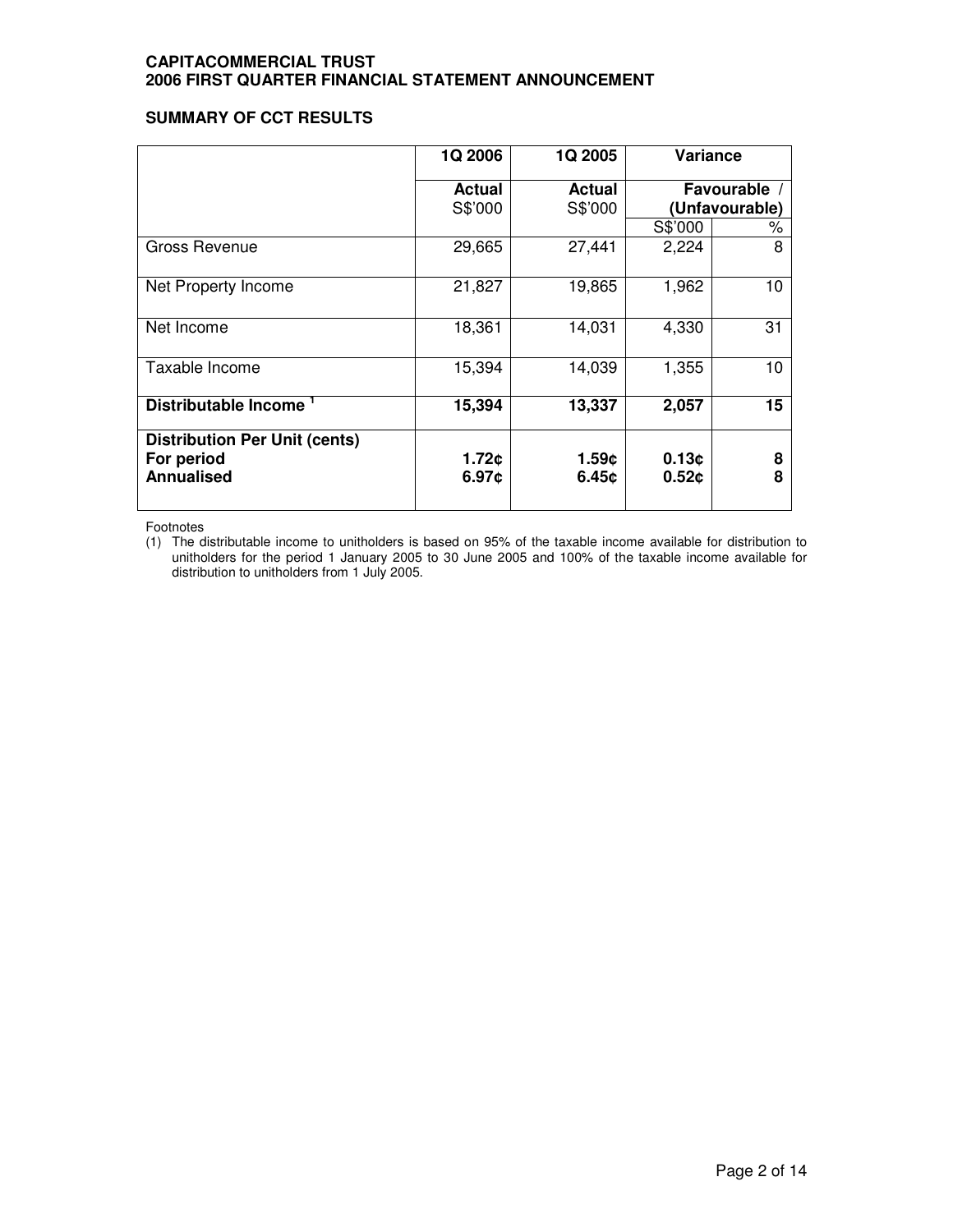# **INTRODUCTION**

CapitaCommercial Trust (CCT) was established under a Trust Deed dated 6 February 2004 entered into between CapitaCommercial Trust Management Limited (as manager of CCT) (the "Manager") and HSBC Institutional Trust Services (Singapore) Limited (as trustee of CCT), as amended by a First Supplemental Deed dated 15 July 2005 and a Second Supplemental Deed dated 20 April 2006.

All the units were listed on Singapore Exchange Securities Trading Limited (the "SGX-ST") since the commencement of "when issued" trading in the Units on 11 May 2004. The Units began trading on a "ready" basis on the SGX-ST on 17 May 2004.

CCT acquired and added HSBC Building to its portfolio on 29 April 2005. As at 31 March 2006, CCT's portfolio comprise of 8 properties, namely Capital Tower, 6 Battery Road, HSBC Building, Starhub Centre, Robinson Point, Bugis Village, Golden Shoe Car Park and Market Street Car Park.

CCT has entered into a conditional put and call option agreement with Tincel Properties (Private) Limited to acquire Raffles City. The acquisition is subject to the approval by the unitholders of CCT at an extraordinary general meeting expected to be held in June/July 2006 with the completion of the acquisition expected to take place around end August 2006.

CCT has also entered into a collaboration agreement with CapitaMall Trust ("CMT") to establish a joint ownership vehicle for the purpose of acquiring Raffles City. Under the terms of the joint ownership, CCT and CMT will hold an interest of 60% and 40% respectively in the joint ownership vehicle.

On 12 April 2006, CCT has completed its investment in 100% of the junior bonds worth RM45 million (about S\$20 million) issued by Aragorn ABS Berhad, a special purpose vehicle in an asset-backed securitization structure to own Wisma Technip, a prime office asset in Malaysia. This represents CCT's first overseas foray in its identified market of Kuala Lumpur, Malaysia.

With effect from 1 July 2005, the distributable income to unitholders has increased to 100% of the taxable income available for distribution to unitholders. Prior to that, the distributable income to unitholders was based on 95% of taxable income.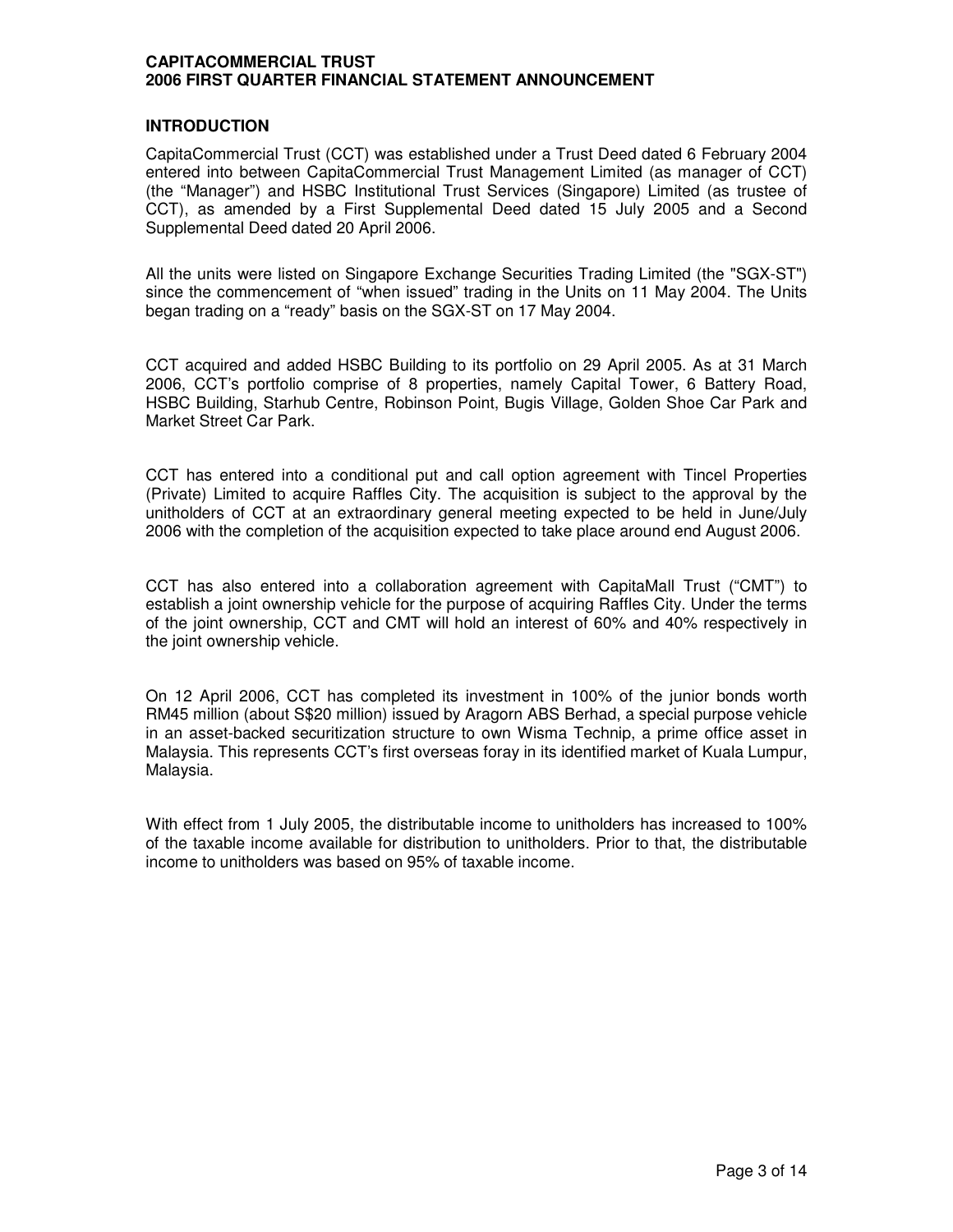### **1(a) Statement of Total Return & Distribution Statement**

**(For a review of the performance, please refer to paragraph 8 on page 11,12)**

|                                                      | 1Q 2006<br>S\$'000 | 1Q 2005<br>S\$'000 | Change<br>% |
|------------------------------------------------------|--------------------|--------------------|-------------|
| <b>Statement of Total Return</b>                     |                    |                    |             |
| Gross rental income                                  | 25,973             | 23,874             | 9           |
| Car park income                                      | 2,508              | 2,367              | 6           |
| Other income                                         | 1,184              | 1,200              | (1)         |
| <b>Gross revenue</b>                                 | 29,665             | 27,441             | 8           |
| Property management fees                             | (618)              | (614)              | 1           |
| Property tax                                         | (2, 118)           | (2,032)            | 4           |
| Other property operating expenses <sup>1</sup>       | (5, 102)           | (4,930)            | 4           |
| <b>Property operating expenses</b>                   | (7,838)            | (7, 576)           | 4           |
| Net property income                                  | 21,827             | 19,865             | 10          |
| Interest income                                      | 362                | 126                | 187         |
| Gain from re-measurement of derivatives <sup>2</sup> | 2,926              |                    | <b>Nm</b>   |
| Manager's management fees                            | (1, 572)           | (1,288)            | 22          |
| Trust expenses                                       | (665)              | (1,040)            | (36)        |
| Finance costs                                        | (4, 517)           | (3,632)            | 24          |
| Net income                                           | 18,361             | 14,031             | 31          |
| Total return for the period before tax               | 18,361             | 14,031             | 31          |
| Income tax <sup>3</sup>                              |                    | (141)              | (100)       |
| Total return for the period after tax                | 18,361             | 13,890             | 32          |
| <b>Distribution Statement</b>                        |                    |                    |             |
| <b>Net income</b>                                    | 18,361             | 14,031             | 31          |

**Net income 18,361 14,031 31** Net tax adjustments<sup>4</sup>  $(2,967)$  8 (37,188) **Taxable income available for distribution to unitholders 15,394 14,039 10 Distributable income to unitholders** 5 **15,394 13,337 15**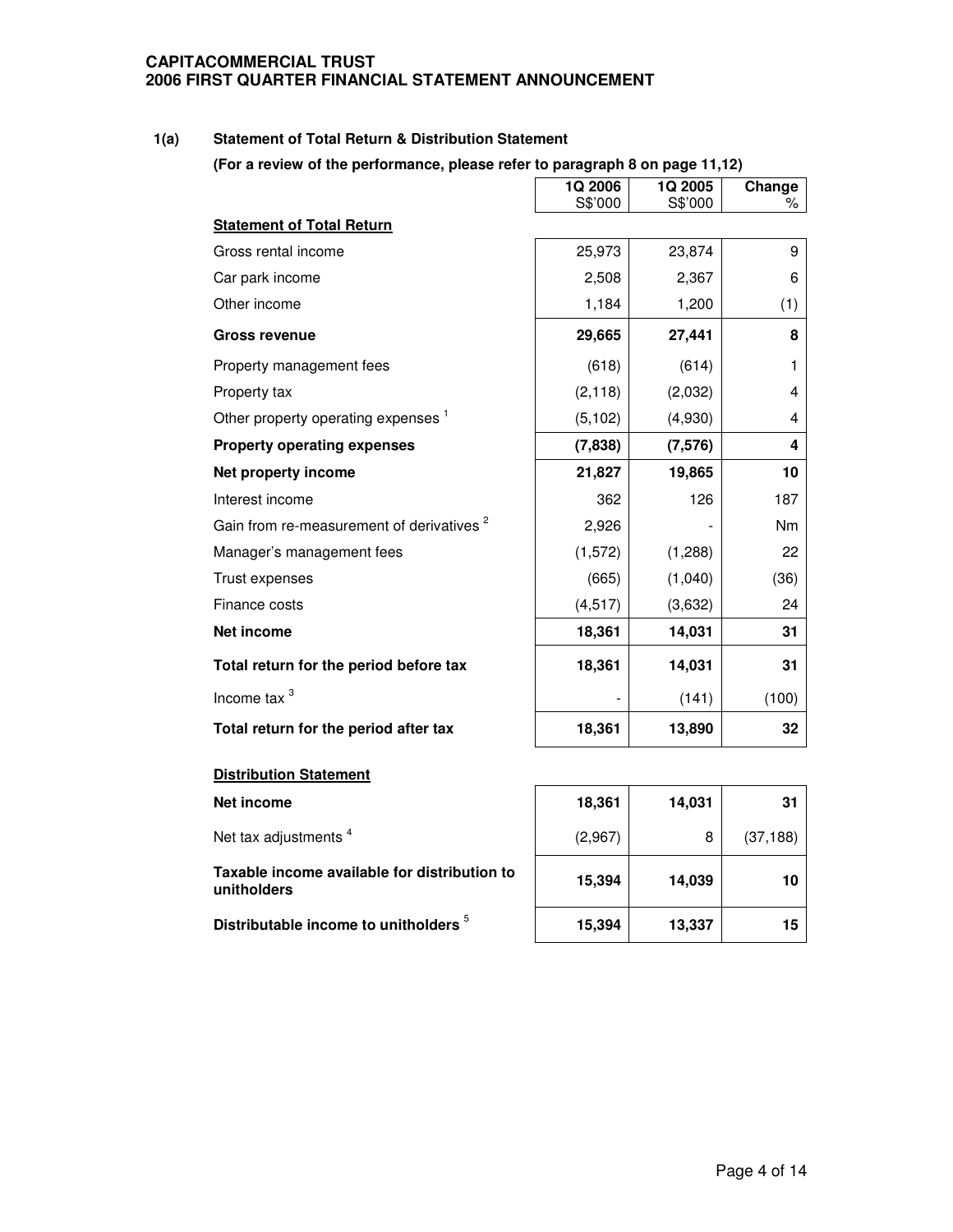#### **Footnotes**

(1) Included as part of the other property operating expenses are the following:

|                                                        | <b>1Q 2006</b><br>S\$'000 | 1Q 2005<br>S\$'000 | Change |
|--------------------------------------------------------|---------------------------|--------------------|--------|
| Depreciation and amortization*                         | 61                        | 50                 | 22     |
| Allowance for doubtful debts and bad debts written off |                           | (6)                | (100)  |

\* Amortization refers to the amortization of tenancy works.

- (2) Gain from the re-measurement of derivatives relating to the fair value of the interest rate swaps.
- (3) The income tax provision for 1Q 2005 was based on 5% of taxable income withheld and not distributed to unitholders. With effect from 1 July 2005, there would not be income tax provision as the distributable income to unitholders is based on 100% of the taxable income available for distribution to unitholders.
- (4) Included in the net tax adjustments are the following:

|                                             | <b>1Q 2006</b> | 1Q 2005 | Change    |
|---------------------------------------------|----------------|---------|-----------|
|                                             | S\$'000        | S\$'000 | %         |
| Non-tax deductible/(chargeable) items:      |                |         |           |
| Trustee's fees                              | 65             | 61      |           |
| Gain from re-measurement of derivatives     | (2,926)        |         | Nm        |
| Temporary differences and other adjustments | (106)          | (53)    | (100)     |
| Net tax adjustments                         | (2,967)        | 8       | (37, 188) |

(5) The distributable income to unitholders is based on 95% of the taxable income available for distribution to unitholders for the period 1 January 2005 to 30 June 2005 and 100% of the taxable income available for distribution to unitholders from 1 July 2005.

Nm – not meaningful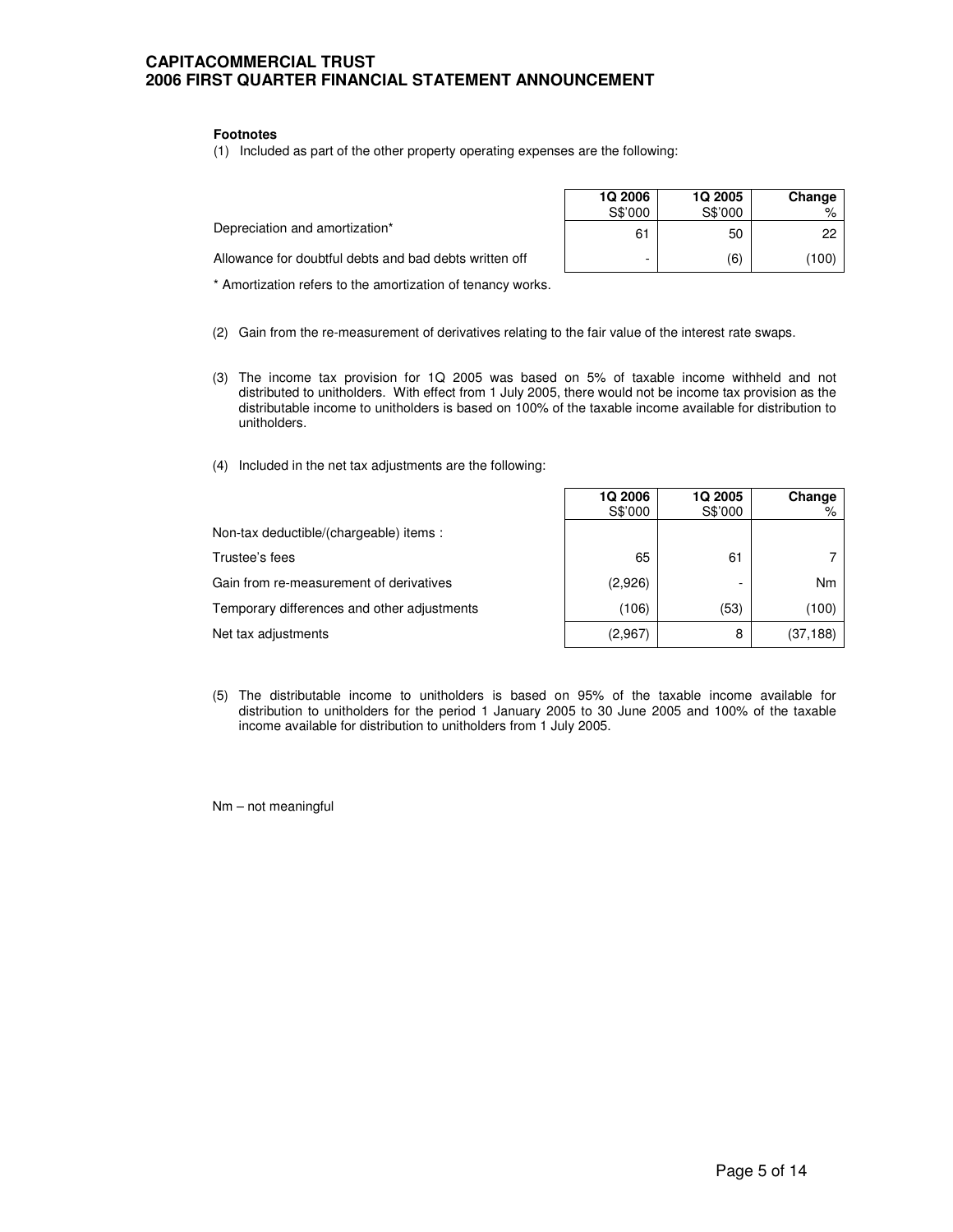### **1(b)(i) Balance sheet as at 31 March 2006 vs 31 December 2005**

|                                              | 31 Mar 2006<br>S\$'000 | 31 Dec 2005<br>S\$'000 | Change<br>℅ |
|----------------------------------------------|------------------------|------------------------|-------------|
| <b>Non-current assets</b>                    |                        |                        |             |
| Plant and equipment                          | 261                    | 294                    | (11)        |
| Investment properties                        | 2,079,581              | 2,076,100              |             |
| <b>Total non-current assets</b>              | 2,079,842              | 2,076,394              |             |
| <b>Current assets</b>                        |                        |                        |             |
| Trade and other receivables                  | 1,809                  | 1,518                  | 19          |
| Derivative asset <sup>1</sup>                | 4,170                  | 1,244                  | 235         |
| Cash and cash equivalents                    | 43,508                 | 64,197 <sup>2</sup>    | (32)        |
| <b>Total current assets</b>                  | 49,487                 | 66,959                 | (26)        |
|                                              |                        |                        |             |
| <b>Total assets</b>                          | 2,129,329              | 2,143,353              | (1)         |
| <b>Current liabilities</b>                   |                        |                        |             |
| Trade and other payables                     | 19,706                 | 20,794                 | (5)         |
| Short term borrowings                        | 76,000                 | 76,000                 |             |
| Provision for taxation                       | 666                    | 666                    |             |
| <b>Total current liabilities</b>             | 96,372                 | 97,460                 | (1)         |
| <b>Non-current liabilities</b>               |                        |                        |             |
| Long term borrowings                         | 580,042                | 580,042                |             |
| Other non-current liabilities                | 10,205                 | 9,505                  | 7           |
| <b>Total non-current liabilities</b>         | 590,247                | 589,547                |             |
|                                              |                        |                        |             |
| <b>Total liabilities</b>                     | 686,619                | 687,007                |             |
| <b>Net assets</b>                            | 1,442,710              | 1,456,346              | (1)         |
|                                              |                        |                        |             |
| Represented by:<br><b>Unitholders' funds</b> | 1,442,710              | 1,456,346              |             |
|                                              |                        |                        | (1)         |

#### **Footnotes**

(1) This relates to the fair value of the interest rate swaps.

(2) This includes the distributable income of S\$32.0 million for the period of 1 July 2005 to 31 December 2005 which was paid on 28 February 2006.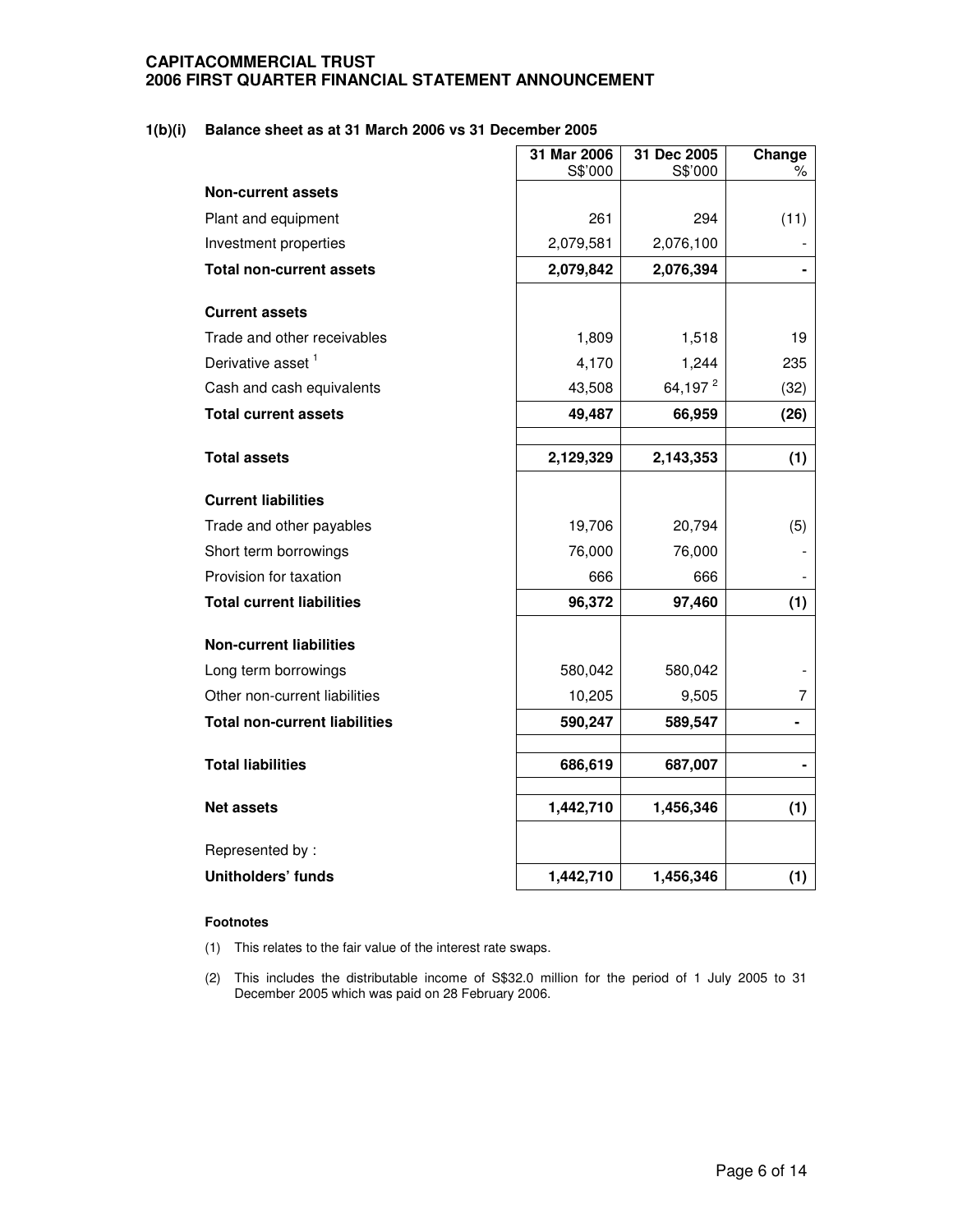#### **1(b)(ii) Aggregate amount of borrowings and debt securities**

|                                                       | 31 Mar 2006<br>S\$'000 | 31 Dec 2005<br>S\$'000 |
|-------------------------------------------------------|------------------------|------------------------|
| <b>Secured borrowings</b>                             |                        |                        |
| Amount repayable after one year                       | 580,042                | 580,042                |
| Amount repayable in one year or less, or on<br>demand | 76,000                 | 76,000                 |
|                                                       | 656,042                | 656,042                |

#### **Details of any collaterals**

As security for the secured long term borrowings of S\$580 million, CCT has granted in favour of the lender the following:

- (i) a mortgage over the Initial Investment Properties<sup>1</sup>;
- (ii) an assignment of the insurance policies relating to the Initial Investment Properties;
- (iii) an assignment of all the rights, interest and title of CCT in relation to each of the Share Sale and Purchase Agreements and Property Sale and Purchase Agreements;
- (iv) an assignment of the agreements relating to the management of the Initial Investment Properties;
- (v) an assignment and charge of the rental proceeds and tenancy agreements of units in the Initial Investment Properties; and
- (vi) a fixed and floating charge over certain assets of CCT relating to the Initial Investment Properties.

As security for the secured short term borrowings of S\$76 million, CCT has granted in favour of the lender the following:

- (i) a mortgage over HSBC Building;
- (ii) an assignment of the insurance policy relating to HSBC Building; and
- (iii) an assignment of the rental proceeds and tenancy agreement of HSBC Building.

#### **Footnote**

(1) Initial Investment Properties refer to Capital Tower, 6 Battery Road, Starhub Centre, Robinson Point, Bugis Village, Golden Shoe Car Park and Market Street Car Park.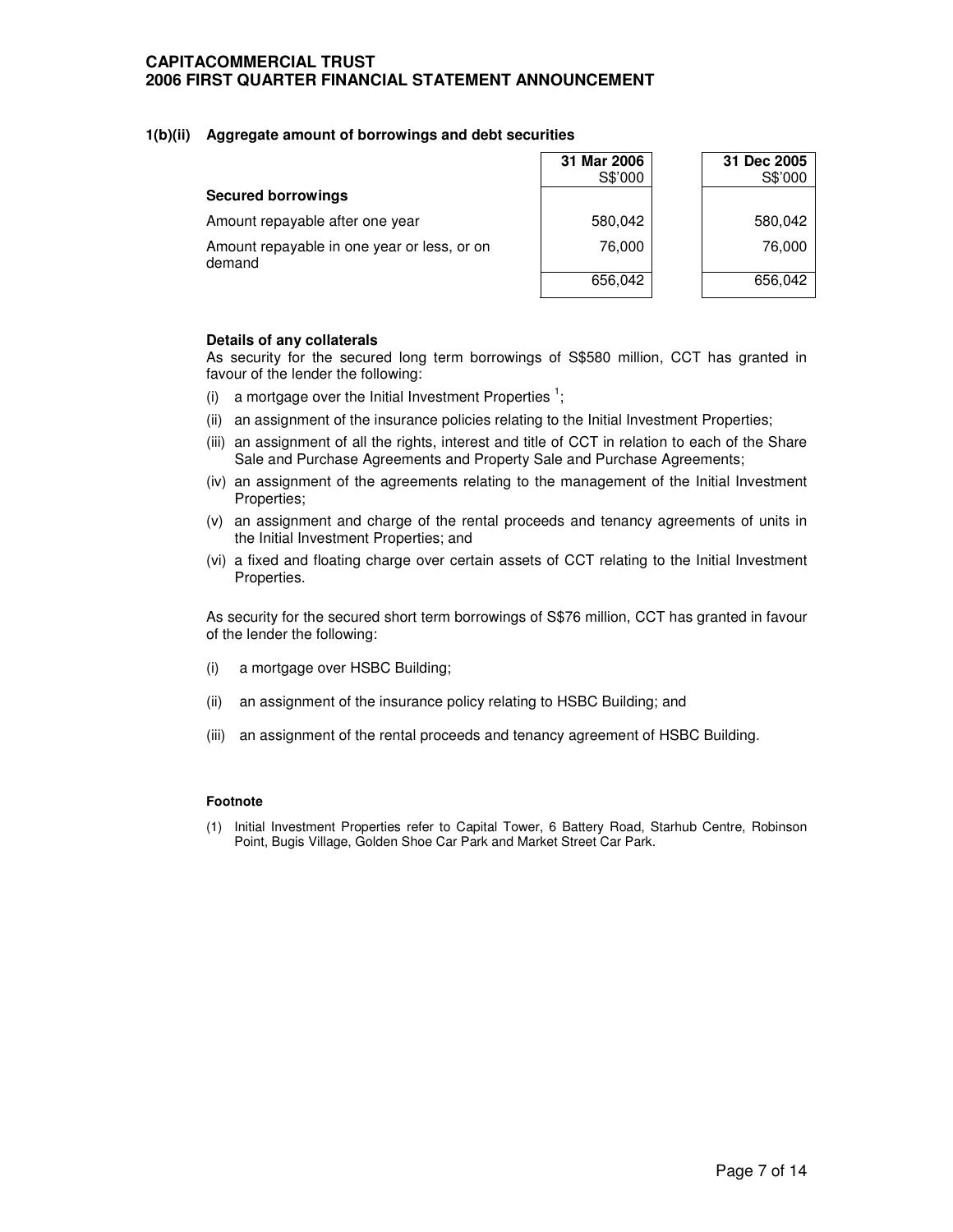### **1(c) Cash flow statement**

|                                                  | 1Q 2006<br>S\$'000 | 1Q 2005<br>S\$'000 |
|--------------------------------------------------|--------------------|--------------------|
| <b>Operating activities</b>                      |                    |                    |
| Net income                                       | 18,361             | 14,031             |
| <b>Adjustment for</b>                            |                    |                    |
| Interest income                                  | (362)              | (126)              |
| Depreciation of plant and equipment              | 32                 | 41                 |
| Amortization of tenancy works                    | 29                 | 9                  |
| Amortization of rent incentives                  | 181                | 78                 |
| Allowance for doubtful debts                     |                    | (6)                |
| Finance costs                                    | 4,517              | 3,632              |
| Gain from re-measurement of derivatives          | (2,926)            |                    |
| Operating income before working capital changes  | 19,832             | 17,659             |
| Changes in working capital                       |                    |                    |
| Trade and other receivables                      | (501)              | (633)              |
| Trade and other payables                         | (289)              | 2,274              |
| Security deposits                                | (234)              | 989                |
| Cash generated from operations activities        | 18,808             | 20,289             |
| <b>Investing activities</b>                      |                    |                    |
| Interest received                                | 362                | 146                |
| Subsequent expenditure on investment property    | (3,481)            | (66)               |
| Purchase of plant and equipment                  |                    | (9)                |
| Cash flows from investing activities             | (3, 119)           | 71                 |
| <b>Financing activities</b>                      |                    |                    |
| Distribution to unitholders                      | (31, 997)          | (33, 481)          |
| Finance costs paid                               | (4, 381)           | (3,632)            |
| Cash flows from financing activities             | (36, 378)          | (37, 113)          |
| Increase in cash and cash equivalents            | (20, 689)          | 16,753             |
| Cash and cash equivalents at beginning of period | 64,197             | 60,254             |
| Cash and cash equivalents at end of period       | 43,508             | 43,501             |

 $\mathbf{r}$ 

J.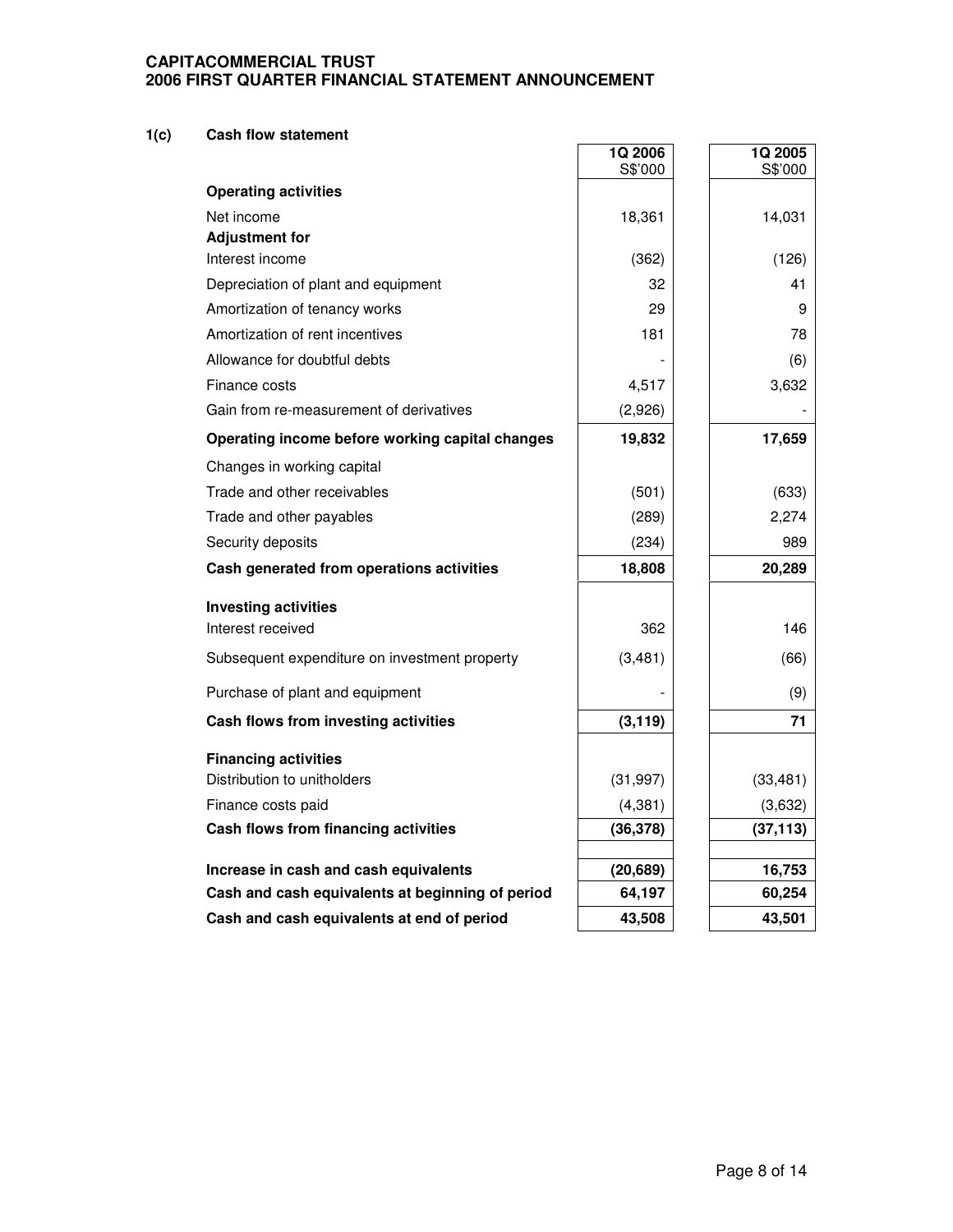### **1(d) Statement of changes in unitholders' funds**

|                                                                                     | <b>1Q 2006</b><br>S\$'000 | <b>1Q 2005</b><br>S\$'000 |
|-------------------------------------------------------------------------------------|---------------------------|---------------------------|
| Balance as at beginning of period                                                   | 1,456,346                 | 1,373,647                 |
| <b>Operations</b>                                                                   |                           |                           |
| Net increase in net assets resulting from operations                                | 18,361                    | 13,890                    |
| Unitholders' transactions                                                           |                           |                           |
| Distribution to unitholders                                                         | (31, 997)                 | (33, 481)                 |
| Net (decrease) / increase in net assets resulting<br>from unitholders' transactions | (31, 997)                 | (33, 481)                 |
| Total (decrease) / increase in net assets                                           | (13, 636)                 | (19, 591)                 |
| Balance as at end of period                                                         | 1,442,710                 | 1,354,056                 |

#### **1(e) Details of any change in the units**

|                                   | 1Q 2006<br>Units | <b>1Q 2005</b><br>Units |
|-----------------------------------|------------------|-------------------------|
| Balance as at beginning of period | 896,270,700      | 839,116,700             |
| Balance as at end of period       | 896,270,700      | 839,116,700             |

**2 Whether the figures have been audited, or reviewed and in accordance with which standard (eg. The Singapore Standard on Auditing 910 (Engagement to Review Financial Statements), or an equivalent standard)**

The figures have not been audited nor reviewed by our auditors.

**3 Where the figures have been audited or reviewed, the auditor's report (including any qualifications or emphasis of matter)**

Not applicable.

**4 Whether the same accounting policies and methods of computation as in the issuer's most recent audited annual financial statements have been complied**

The accounting policies and methods of computation applied in the financial statements for the current reporting period are consistent with the audited financial statements for the year ended 31 December 2005.

**5 If there are any changes in the accounting policies and methods of computation, including any required by an accounting standard, what has changed, as well as the reasons for, and the effect of, the change**

Nil.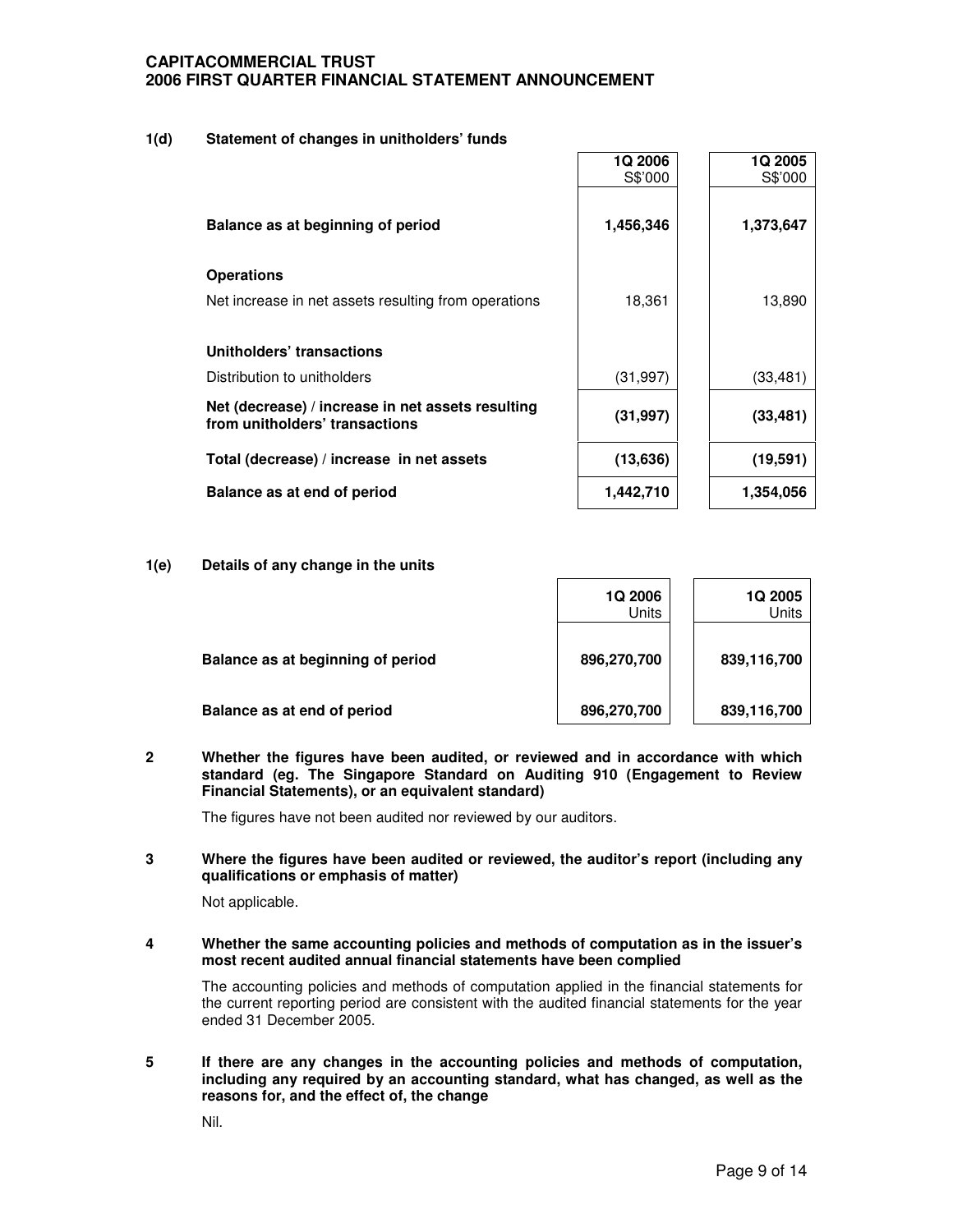#### **6 Earnings per unit ("EPU") and distribution per unit ("DPU") for the financial period**

In computing the EPU, the weighted average number of units as at the end of each period is used for the computation.

In computing the DPU, the number of units as at the end of each period is used for the computation. Ē

|                                                                      | 1Q 2006           | 1Q 2005     |
|----------------------------------------------------------------------|-------------------|-------------|
| Number of units on issue at end of period                            | 896,270,700       | 839,116,700 |
| Weighted average number of units as at end of<br>period              | 896,270,700       | 839,116,700 |
| Earnings per unit (EPU)                                              |                   |             |
| Based on the weighted average number of units as<br>at end of period | 2.05 <sub>c</sub> | 1.66c       |
| Based on fully diluted basis                                         | 2.05 <sub>c</sub> | 1.66c       |
| Distribution per unit (DPU)                                          |                   |             |
| Based on the number of units as at end of period                     | 1.72¢             | 1.59¢       |

The diluted EPU is the same as the basic EPU as there are no significant dilutive instruments in issue during the period.

### **7 Net asset value ("NAV") backing per unit based on issued units at the end of the period**

|                                                                              | 31 Mar 2006 | 31 Dec 2005 |
|------------------------------------------------------------------------------|-------------|-------------|
| NAV per unit                                                                 | \$1.61      | \$1.62      |
| Adjusted NAV per unit (excluding the distributable<br>income to unitholders) | \$1.59      | \$1.59      |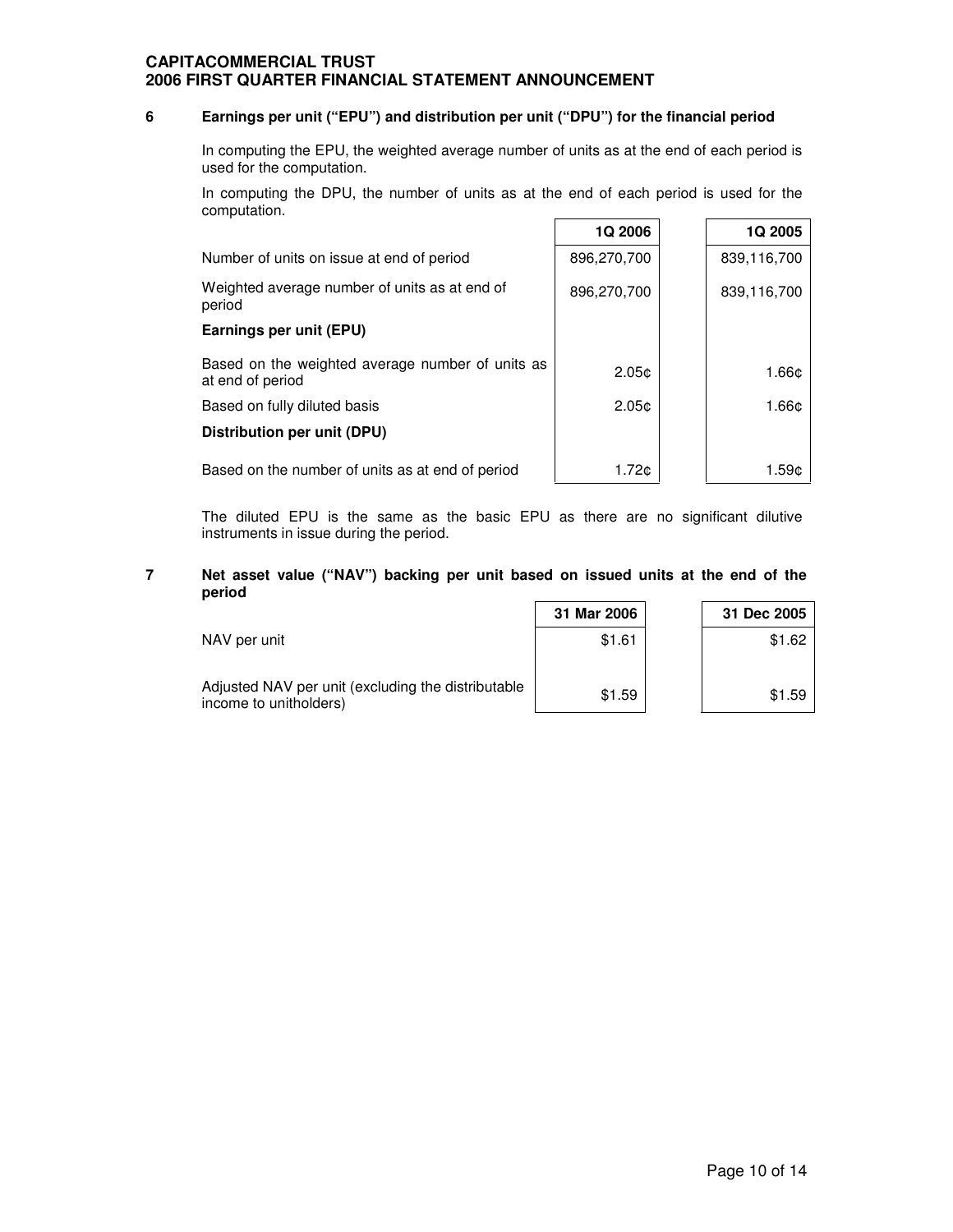#### **8 Review of the performance**

|                                                      | <b>1Q 2006</b><br>S\$'000 | <b>1Q 2005</b><br>S\$'000 | Increase/<br>(Decrease)<br>% |
|------------------------------------------------------|---------------------------|---------------------------|------------------------------|
| 8(i)<br><b>Statement of Total Return</b>             |                           |                           |                              |
| Gross revenue                                        | 29,665                    | 27,441                    | 8                            |
| Property operating expenses                          | (7,838)                   | (7, 576)                  | 4                            |
| Net property income                                  | 21,827                    | 19,865                    | 10                           |
| Other income                                         | 362                       | 126                       | 187                          |
| Gain from re-measurement of derivatives <sup>1</sup> | 2,926                     |                           | Nm                           |
| Manager's management fees                            | (1, 572)                  | (1,288)                   | 22                           |
| Trust expense                                        | (665)                     | (1,040)                   | (36)                         |
| Finance costs                                        | (4, 517)                  | (3,632)                   | 24                           |
| Net income                                           | 18,361                    | 14,031                    | 31                           |
| Total return for the period before<br>income tax     | 18,361                    | 14,031                    | 31                           |
| Income tax $^2$                                      |                           | (141)                     | (100)                        |
| Total return for the period after income<br>tax      | 18,361                    | 13,890                    | 32                           |

# **Distribution Statement**

| Net income                                                  | 18,361            | 14,031 | 31                |
|-------------------------------------------------------------|-------------------|--------|-------------------|
| Net tax adjustments                                         | (2,967)           | 8      | (37, 188)         |
| Taxable income available for distribution<br>to unitholders | 15,394            | 14,039 | 10                |
| Distributable income to unitholders                         | 15,394            | 13,337 | 15                |
|                                                             |                   |        |                   |
| Earnings per unit (cents)                                   | 2.05 <sub>c</sub> | 1.66¢  | 0.39c             |
| Distribution per unit (cents)                               | 1.72c             | 1.59¢  | 0.13 <sub>c</sub> |

#### **Footnote**

- (1) Gain from the re-measurement of derivatives relating to the fair value of the interest rate swaps.
- (2) The income tax provision for 1Q 2005 was based on 5% of taxable income withheld and not distributed to unitholders. With effect from 1 July 2005, there would not be income tax provision as the distributable income to unitholders is based on 100% of the taxable income available for distribution to unitholders.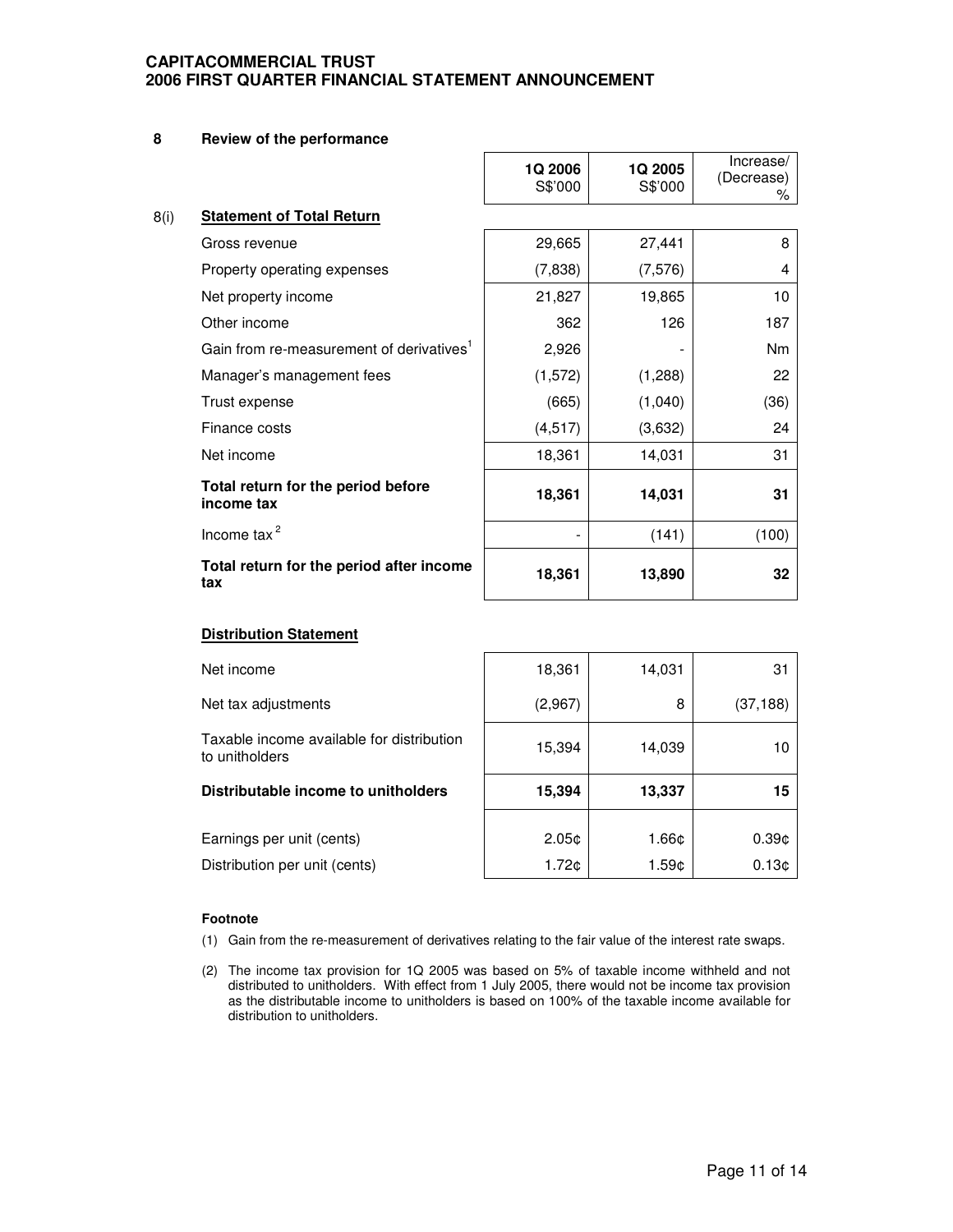#### 8(ii) **Breakdown of total gross revenue (by property)**

|                        | <b>1Q 2006</b><br>S\$'000 | 1Q 2005<br>S\$'000 | Increase/<br>(Decrease)<br>% |
|------------------------|---------------------------|--------------------|------------------------------|
| Capital Tower          | 10,637                    | 10,211             | 4                            |
| 6 Battery Road         | 7,776                     | 8,126              | (4)                          |
| <b>HSBC Building</b>   | 2,051                     |                    | Nm                           |
| <b>Starhub Centre</b>  | 3,199                     | 2,976              |                              |
| <b>Robinson Point</b>  | 1,518                     | 1,375              | 10                           |
| <b>Bugis Village</b>   | 2,049                     | 1,905              | 8                            |
| Golden Shoe Car Park   | 1,891                     | 1,918              | (1)                          |
| Market Street Car Park | 544                       | 930                | (42)                         |
| Total gross revenue    | 29,665                    | 27,441             | 8                            |

### 8(iii) **Breakdown of net property income (by property)**

|                               | 1Q 2006<br>S\$'000 | 1Q 2005<br>S\$'000 | Increase/<br>(Decrease)<br>% |
|-------------------------------|--------------------|--------------------|------------------------------|
| <b>Capital Tower</b>          | 7,480              | 7,284              | 3                            |
| 6 Battery Road                | 5,690              | 6,004              | (5)                          |
| <b>HSBC Building</b>          | 2,000              |                    | Nm                           |
| <b>Starhub Centre</b>         | 2,324              | 2,008              | 16                           |
| Robinson Point                | 1,061              | 891                | 19                           |
| <b>Bugis Village</b>          | 1,605              | 1,542              | 4                            |
| Golden Shoe Car Park          | 1,323              | 1,438              | (8)                          |
| <b>Market Street Car Park</b> | 344                | 698                | (51)                         |
| Total net property income     | 21,827             | 19,865             | 10                           |

#### **Review of performance 1Q 2006 vs 1Q 2005**

Gross revenue for 1Q 2006 is higher than 1Q 2005 by S\$2.2 million or 8%. This is mainly due to additional revenue of S\$2.1 million derived from the acquisition of HSBC Building, higher car park income and partially offset against lower income from the retail space at Market Street Car Park due to the commencement of asset enhancement work in November 2005.

Property operating expenses are higher in 1Q 2006 by S\$0.3 million or 4% due to higher cyclical works carried out in this quarter and higher utilities costs incurred. This is partially offset by lower marketing fees. Utilities cost is expected to increase further due to higher electricity tariff.

Interest income is higher in 1Q 2006 by S\$0.2 million or 187% due to higher cash on hand and higher deposit rates.

Trust expenses are lower in 1Q 2006 by S\$0.4 million or 36% due to lower professional fees and unitholders' expenses.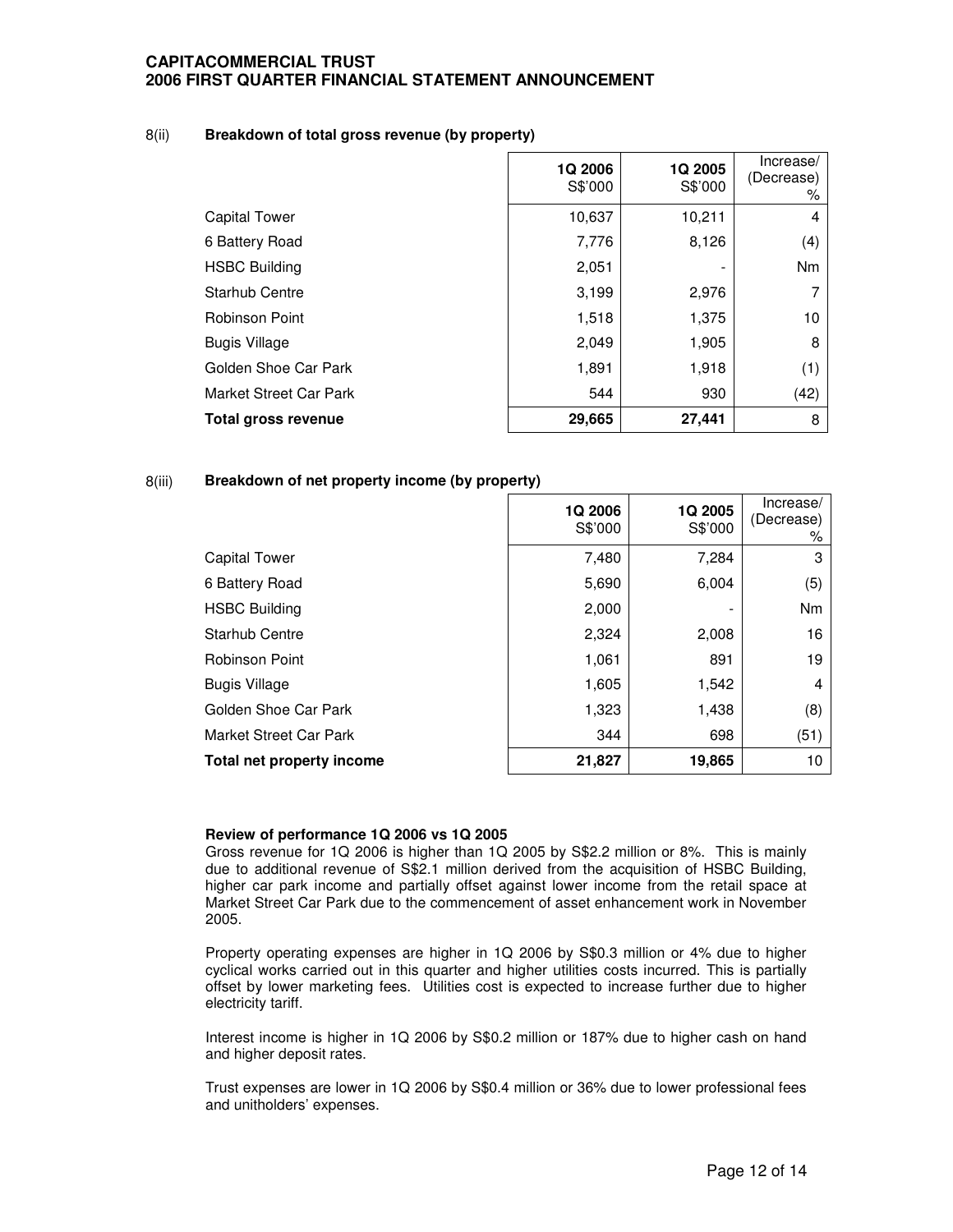Finance costs are higher in 1Q 2006 by \$0.9 million or 24% due to additional borrowings of S\$76.0 million incurred to part finance the acquisition of HSBC Building on 29 April 2005 and higher interest costs due to the refixing of S\$250.3 million term loan which reverted to floating rate in March 2006.

Interest rate swap contracts for S\$250 million have been put in place to fix the interest costs for periods of 5 to 7 years, thus extending the weighted average term to expiry from 1.6 years to 4.1 years. This would result in an average all-in interest rate of 3.5% for the portfolio.

#### **9 Variance between the forecast or prospectus statement (if disclosed previously) and the actual results**

There is no forecast disclosed to the market.

#### **10 Commentary on the competitive conditions of the industry in which the group operates and any known factors or events that may effect the group in the next reporting period and the next 12 months**

The Singapore economy grew at a faster pace in the first quarter of 2006. Advanced estimates by the Ministry of Trade and Industry indicated that real GDP rose by 9.1% in the quarter compared to the same period last year. On a quarter-to-quarter seasonally adjusted annualised basis, real GDP grew by 1.2%, easing from the 12.5% expansion in the preceding quarter. Nevertheless, the strong start to the year puts the economy on track to hit the upper end of the Government's 4-6% growth forecast for the whole of 2006, after last year's 6.4% expansion.

Singapore's economy and business outlook continues to remain attractive for foreign multinationals looking to invest or establish their Asian operations here. The city continues to be ranked highly against the world's other competitive nations based on barometers such as business competitiveness, economic freedom, best governed nation and best city to live and work in. Demand for office space is likely to remain strong in 2006.

According to URA, island-wide office occupancy reached 87.2% as at end 2005, compared to 84.0% a year ago. A report by CB Richard Ellis ("CBRE") mentioned that the office market has moved beyond the recovery phase into a strengthening mode, whereby rents are poised to rise at a faster pace. Prime office rents as at end March 2006 reached S\$5.60 psf per month, up from S\$5.20 psf per month in the previous quarter and S\$4.65 psf per month a year ago. With optimism in the office property market, CBRE has projected that average prime and Grade A office rents will rise to S\$6.50 psf per month and S\$7.20 psf per month respectively by end-2006.

### **Outlook for 2006**

The manager of CapitaCommercial Trust expects rental rates and demand for office space to strengthen in 2006. As CCT's portfolio consists predominantly of prime office buildings, it is expected to benefit from the office market growth.